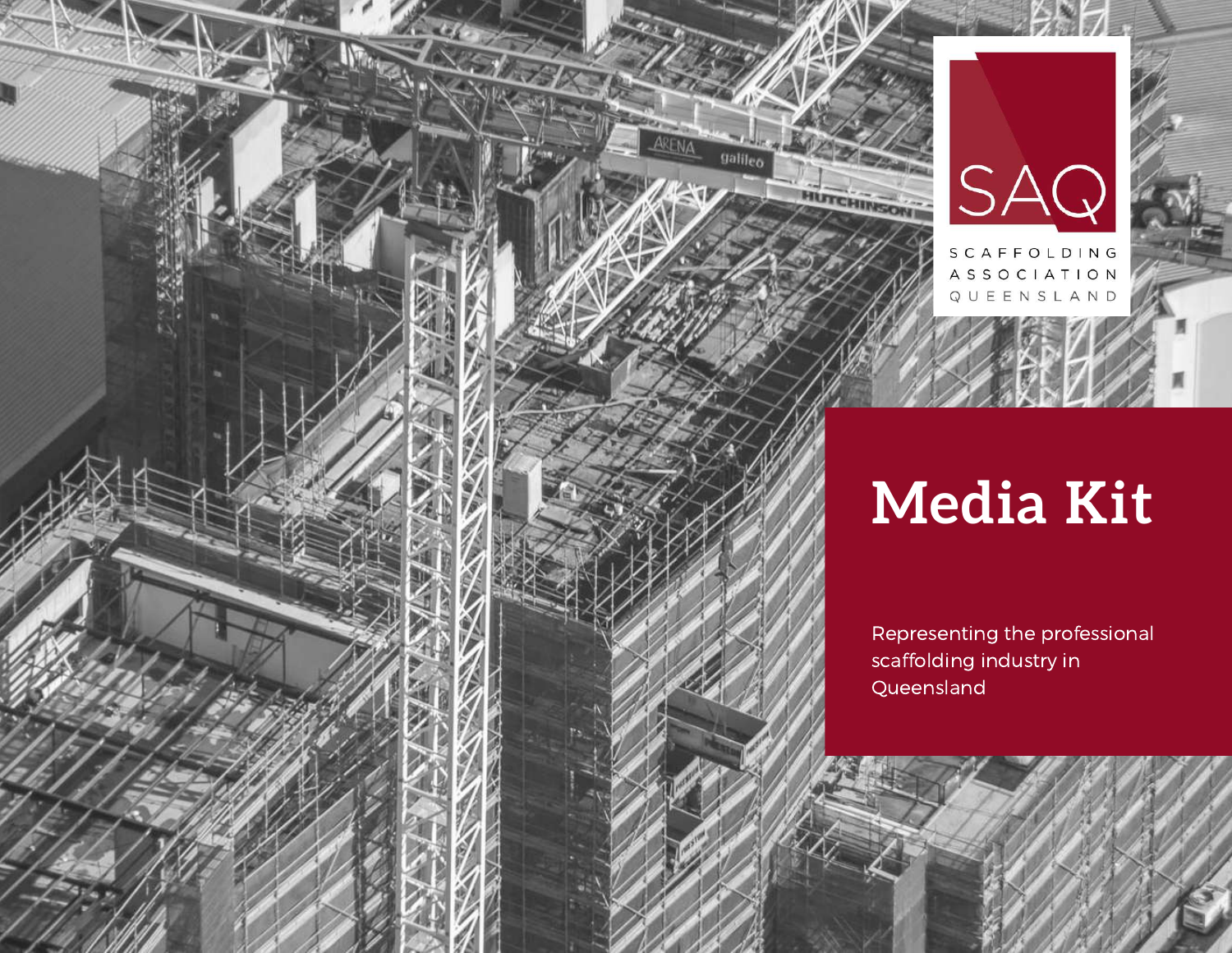### **About**



The Scaffolding Association Queensland (SAQ) was formed in 1994 to increase the level of professionalism in an industry too often ignored or misrepresented in the building process.

Before the Scaffolding Association Queensland was formed, Queensland's scaffolding industry had no organisation to represent their industry.

Since forming in 1994, the SAQ has represented its membership in dealings with State and Federal agencies from associated industries.

The SAQ has also developed a successful track record lobbying Government and representing SAQ members in meetings with Government organisations.

The hard work and commitment of members of the SAQ has also helped improve training and safety standards for scaffolding workers in Queensland.

Over the past 26 years, the SAQ has helped members enhance and expand their businesses by providing support and advice with business management skills as well as updates on technological advances in the scaffolding industry and updates to scaffolding legislation.

Today, the SAQ's members represent large Tier 1 companies as well as SME and subcontracting companies, and is firmly in a growth period with new Full and Associate members joining regularly.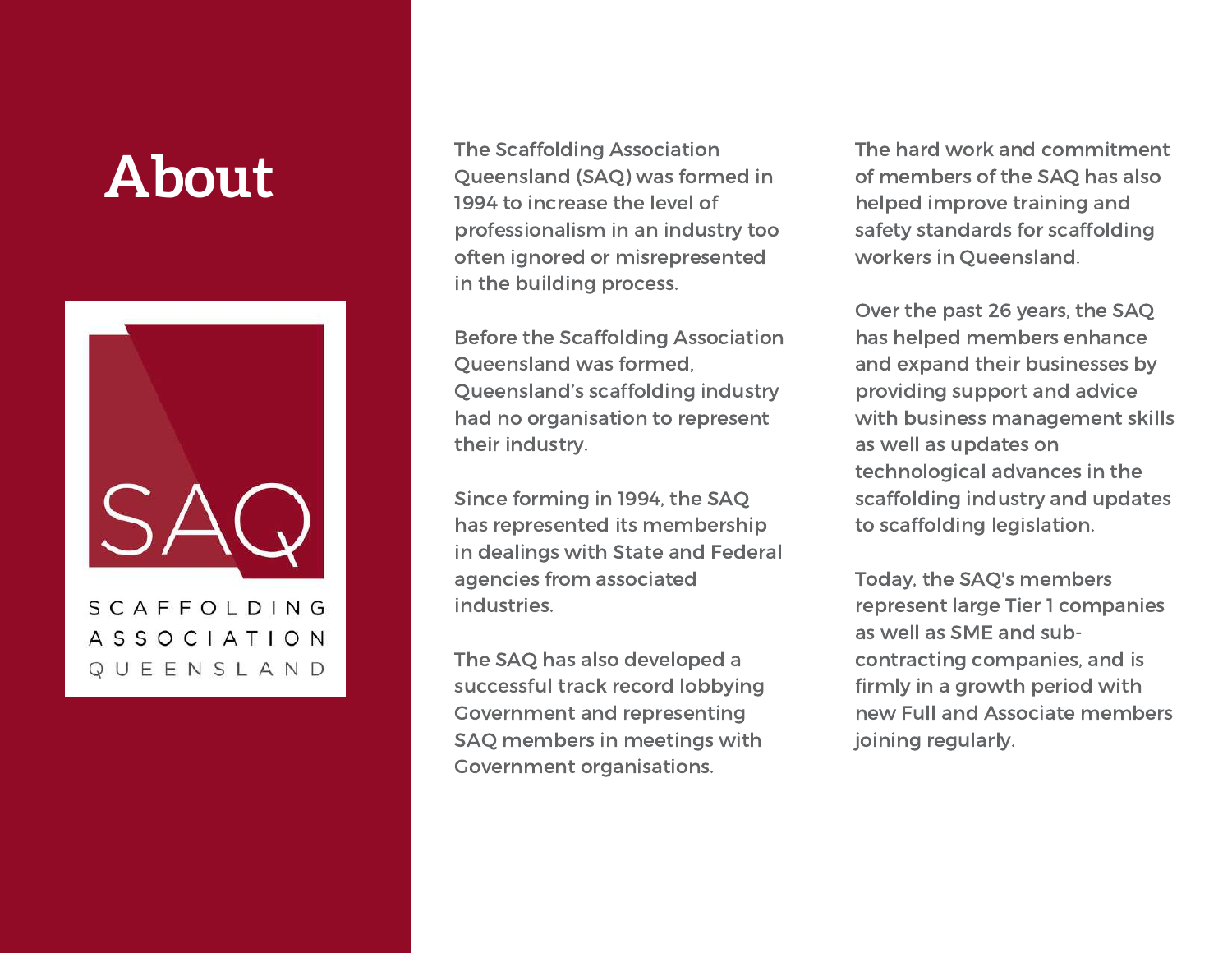### **Mission**

The mission of the Scaffolding Association Queensland is to represent, enhance and promote the scaffold industry in Queensland.

This mission incorporates educating and developing the capabilities of members and associate members.

As part of this mission the Scaffolding Association Queensland endeavours to:

1. Promote and maintain a professional image of the scaffolding industry in Queensland

2. Raise the visibility and influence of the scaffolding industry in Queensland

3. Help develop and promote sensible and consistent legislation for scaffold safety

SAQ members of technological 3F ONE CENTRAL BUILDING advances in the scaffolding industry with regard to its 4. Increase awareness amongst products, services and practices

5. Assist SAQ members in becoming more efficient and successful in their business practice

6. Promote consistency in the training and workplace education of scaffolding workers in Queensland

7. Provide a forum for members to expand their professional knowledge and capabilities





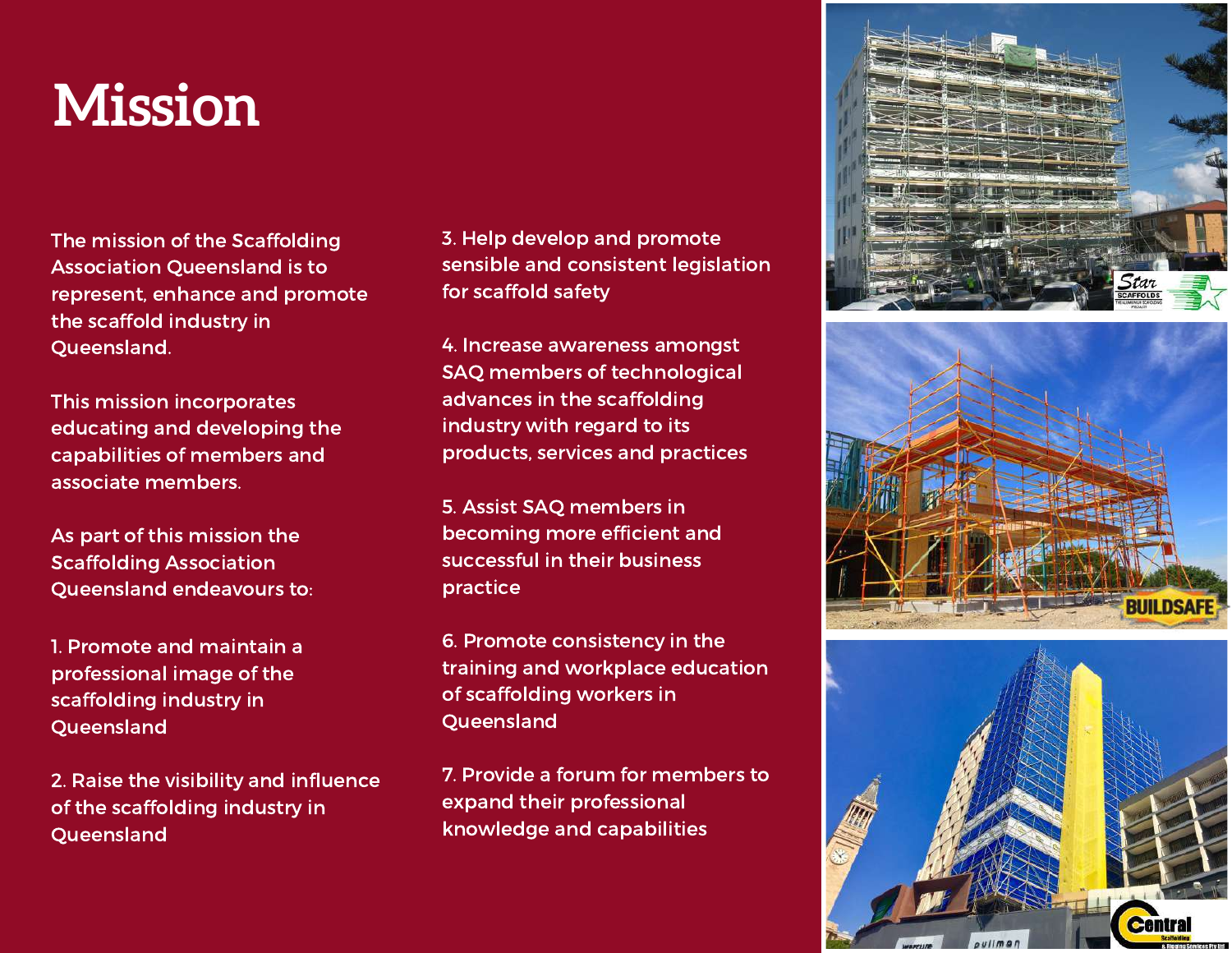### **Our Audience**

Our audience represents the professional scaffolding industry in Queensland, and is now expanding through the rest of the states in Australia.

Since it's inception in 1994, the SAQ's membership has grown significantly, as well as retaining our founding members.

Our members represent both large Tier 1 companies, as well as a range of SME and sub-contracting companies.

Our Associate membership is growing and currently represents legal and accounting professionals who are loyal to the SAQ.

Our audience is Queensland, engaged, loyal and is growing fast.





# Queensland.

Engaged.

Loyal.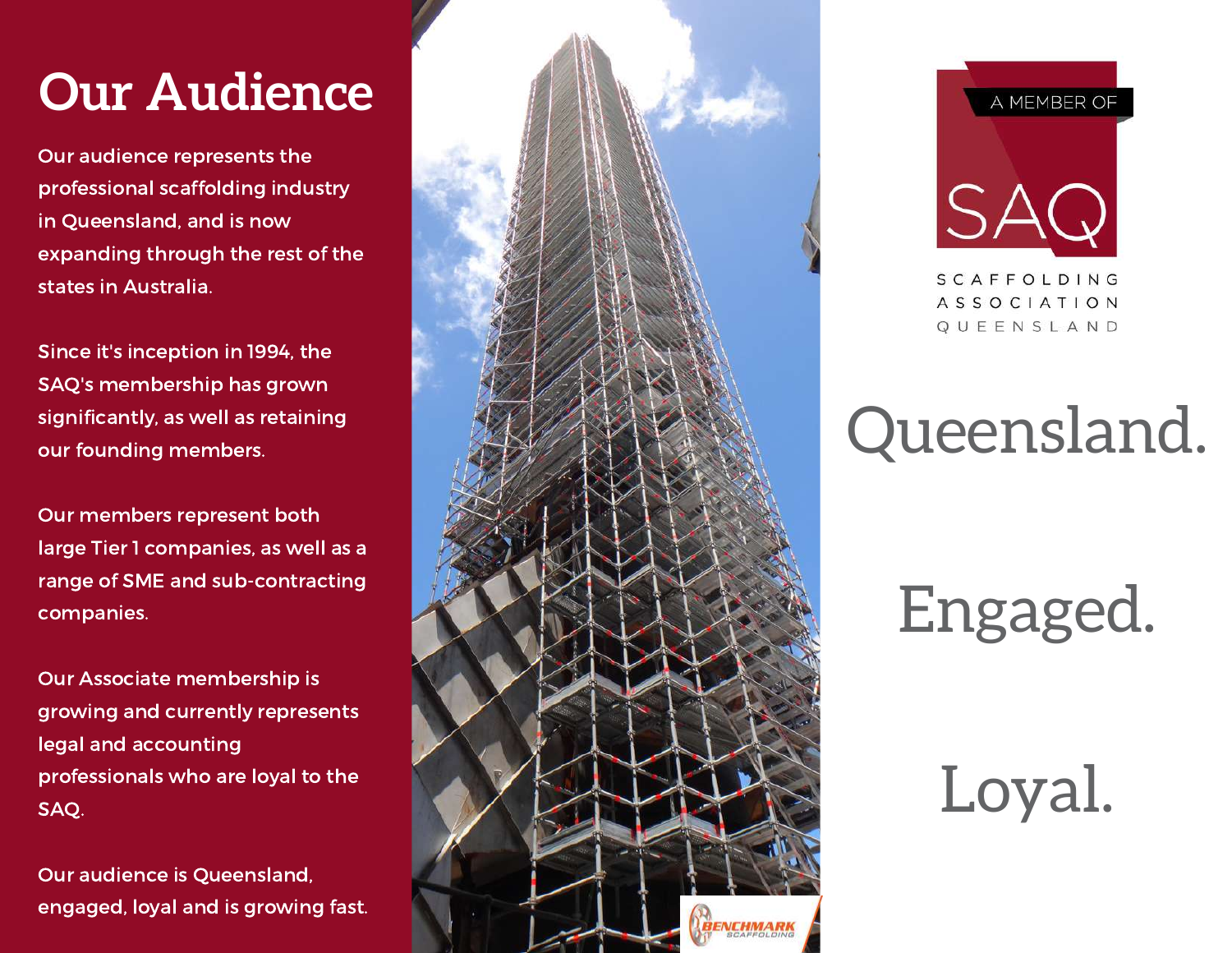

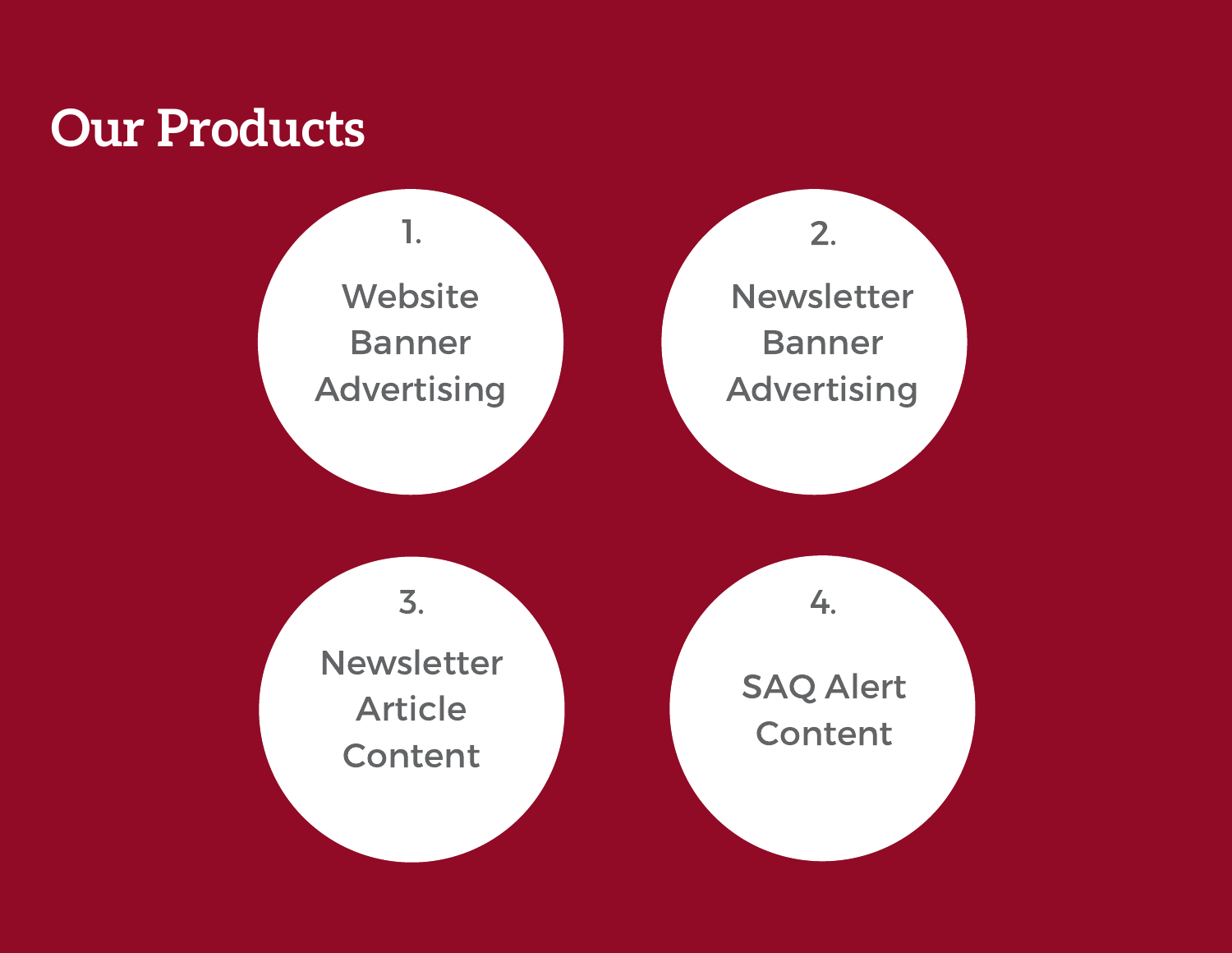# **Website Banner Advertising**

Our online offering is visible on the homepage of the SAQ website.

Our members are regular users of the SAQ website, which includes a locked "Members Area" only available to Full members.

Members access this area using their unique log in's on the home page and have access to information about their membership and industry.

Size: 920 pixels (w) X 250 pixels (h) - Desktop Size: 600 pixels (w) X 600 pixels (h) - Mobile File specifications: Static gif / jpeg / png

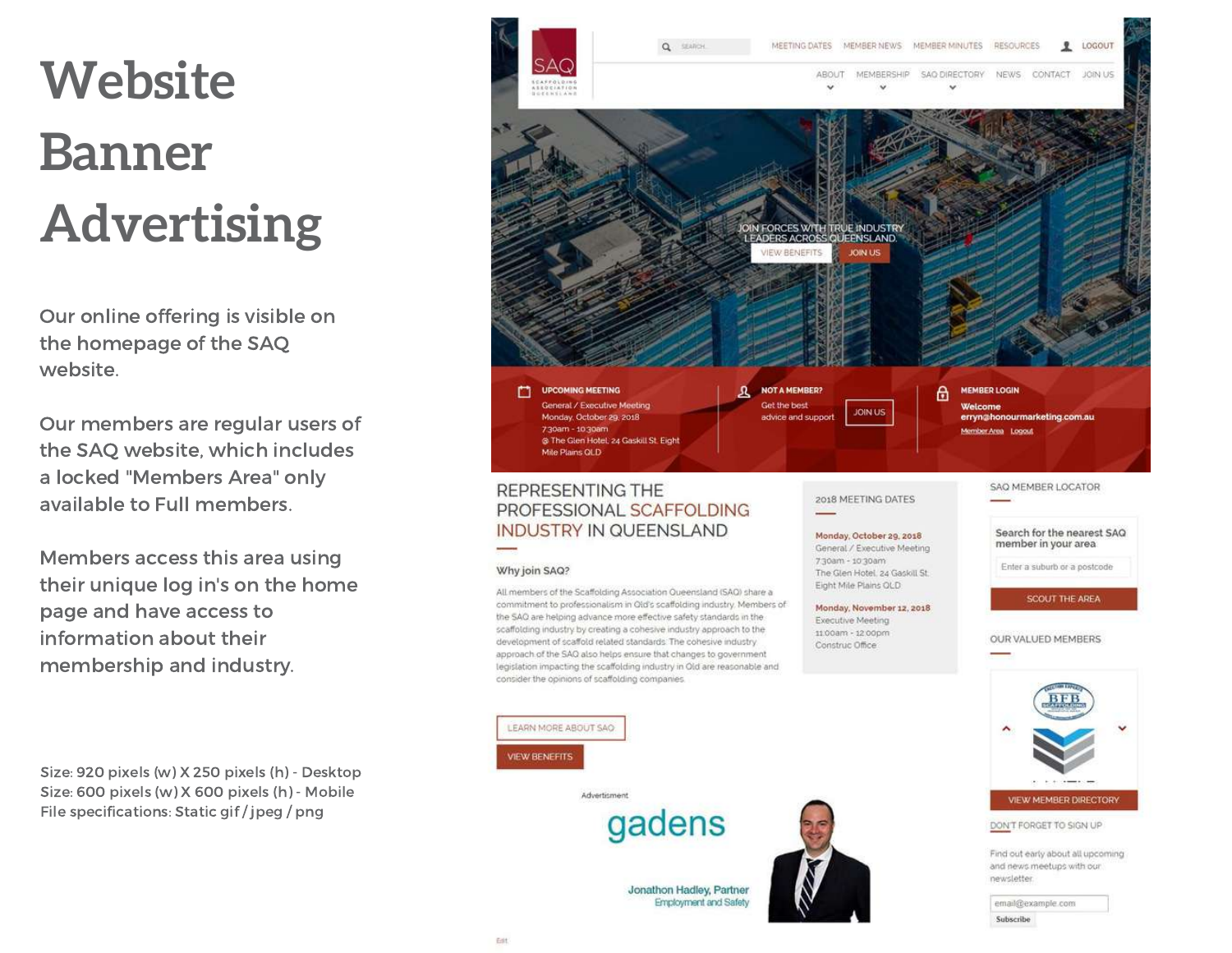# **Newsletter Banner Advertising**

The SAQ's industry newsletter is created and sent bi-monthly to our list of subscribers.

Subscribers are the company owners and main influencers of our member companies, as well as Associate members and members of the public who are interested and involved in Queensland's construction industry.

Your advert will be featured at the top and bottom sections of the SAQ Newsletter and SAQ Alerts.

Frequency: Bi-Monthly Size: 600 pixels (w) X 250 pixels (h) File specifications: Static gif / jpeg / png



Industry News from the Scaffolding Association Queensland



Advertisement gadens

> Jonathon Hadley, Partner **Employment and Safety**



#### In SAQ News...

#### **New Members**

Welcome to our new members, Qld Safe Access Solutions, River City Access & Scaffold, Ballina Scaffolding Services, Magno Scaffolding and DB Construction & Rigging. We're very happy to have your onboard and look forward to your contributions to the association.

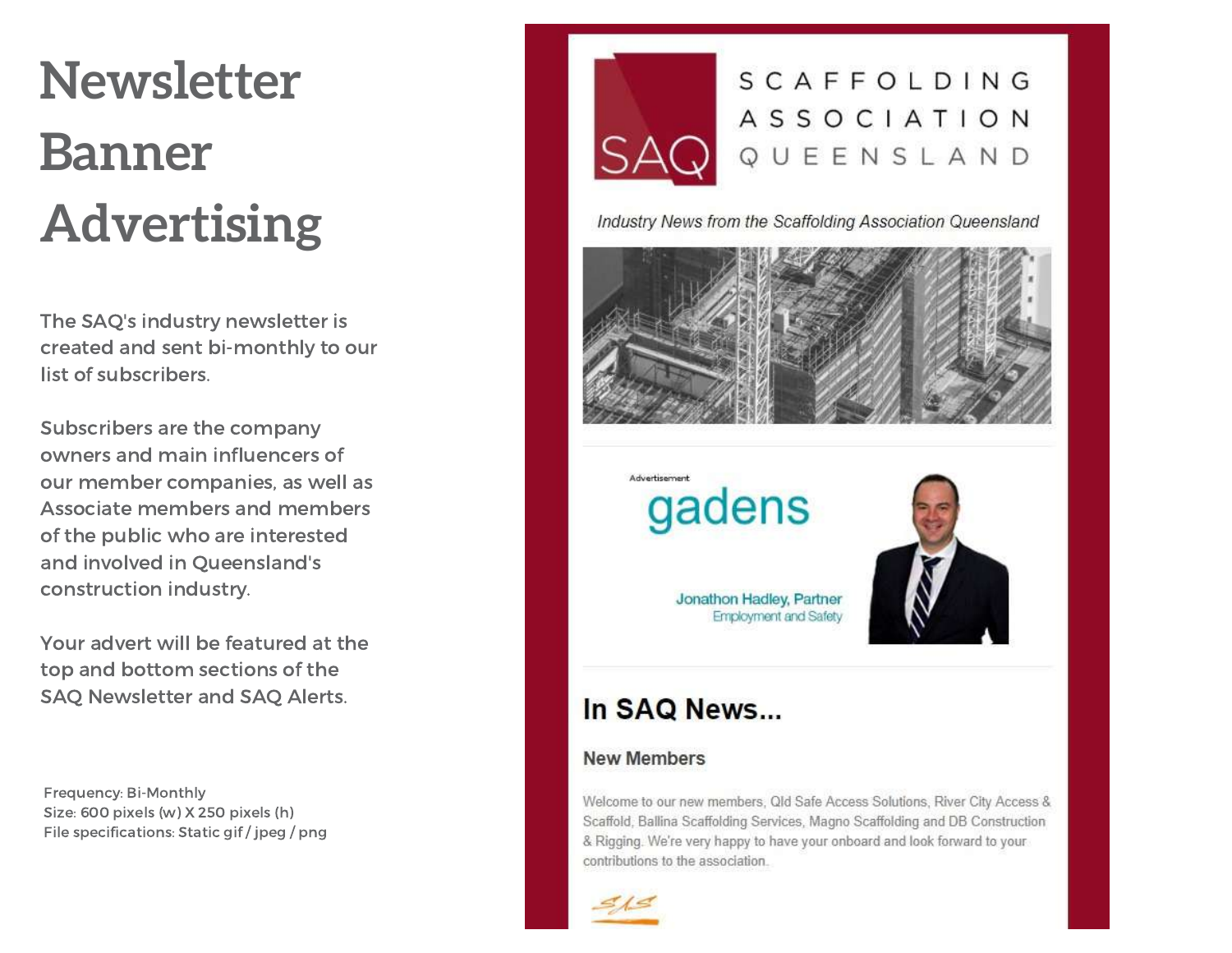## **Newsletter Article Content**

The SAQ's bi-monthly industry newsletter is sent to Full members, Associate Members and other members of the public that have an interest in the Queensland Scaffolding and Construction industry.

As a sponsor, you can submit an article to be included in our newsletter and on our website.

The content must be relevant, informative and educational in nature and specific to the construction industry.

Frequency: Bi-Monthly



#### **HEIGHT DYNAMICS HEIGHT SAFETY SPECIALISTS**

Cary Winton - Stop the Drops

#### **TOOL KITS WITH BUILT IN RETRACTORS**



#### Did you know?

A 220g spanner dropped 23m hits with 50kg - That's a full tool box! A 2kg wrench dropped 6m hits with 117kg - That's a cement mixer!

According to statistics released by Safe Work Australia there have been 125 workplace fatalities and 15,410 Serious Workers Compensations Claims between 2010 and 2014 caused by dropped objects. This equates to approximately one death every two weeks.....read more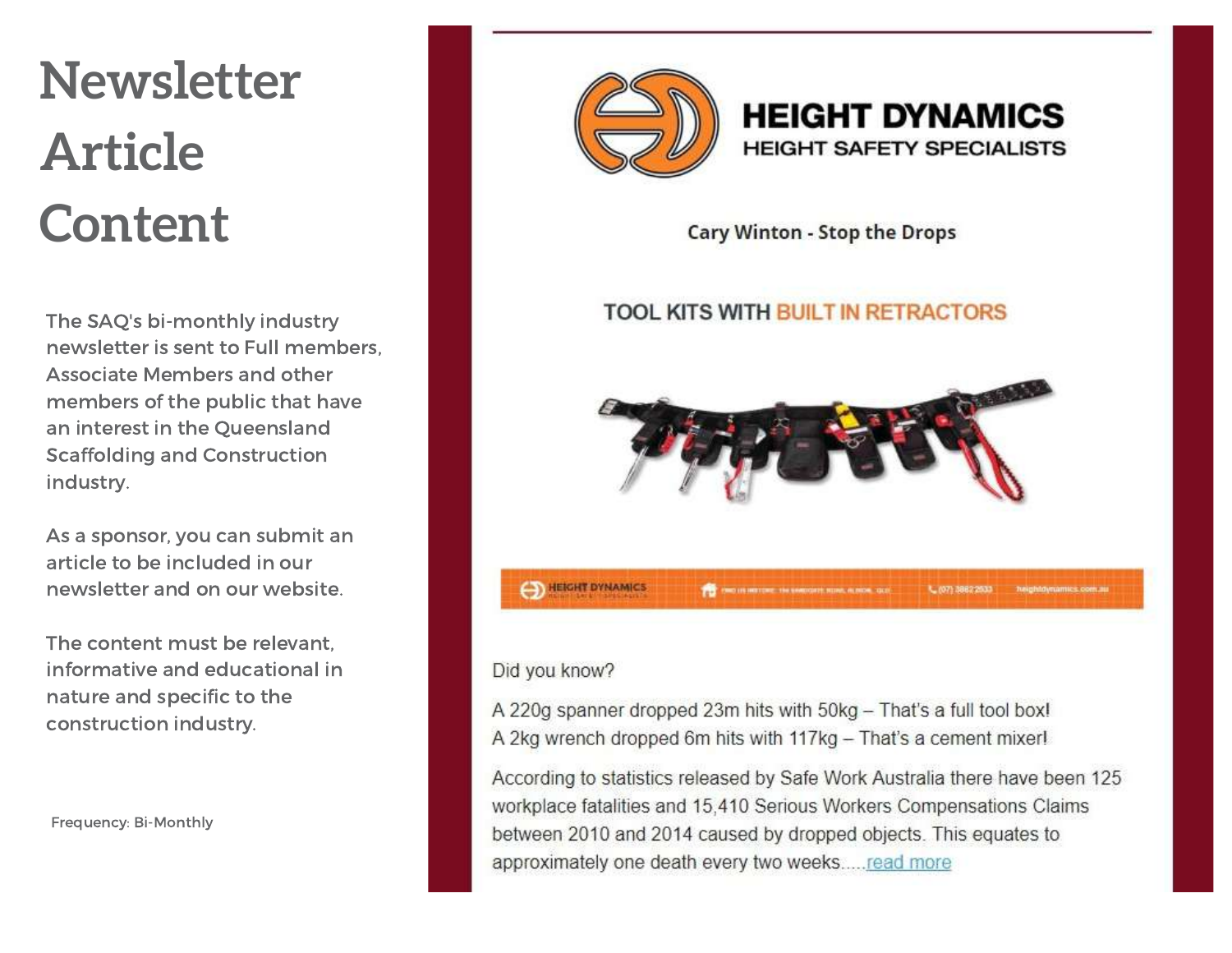## **SAQ Alert Content**

SAQ Alerts are sent to all members of the SAQ, to alert them of something changing or happening in our industry.

You can sponsor an alert that will be sent to all members.

The content must be relevant, informative and educational in nature and specific to the construction industry.

This alert is sent to all members, then entered onto the Members Area of our website, for members to refer back to.

Frequency: One alert per subject matter







5th July 2019



Information from Associate Member, Hilti Australia

#### **Dear SAQ Members,**

Hilti Australia wishes to inform you of the following news that is effecting our industry and may be effecting your business.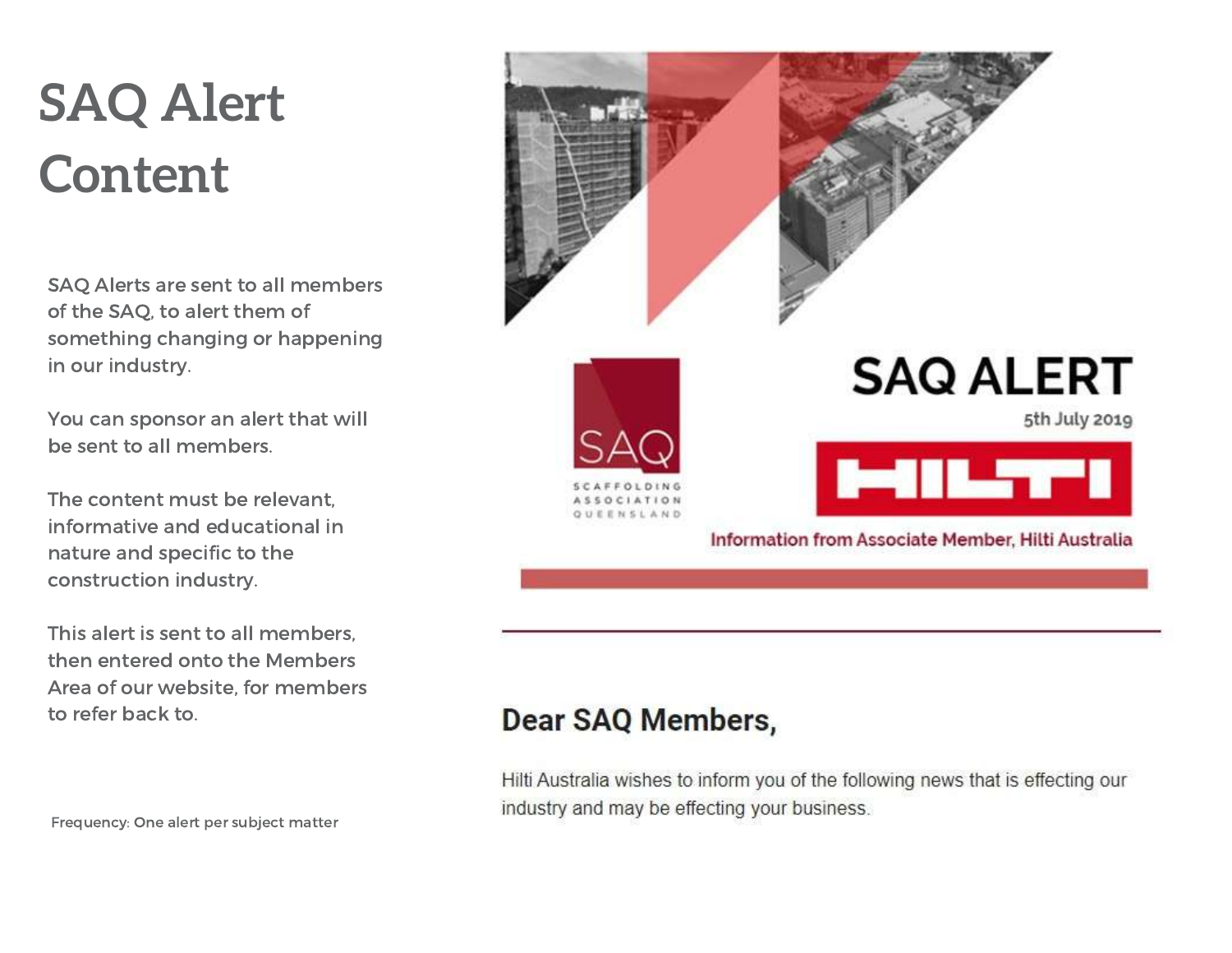

#### Website and Newsletter Banner Advertising are offered as a package.

Size: 920 pixels (w) X 250 pixels (h) - Desktop Size: 600 pixels (w) X 600 pixels (h) - Mobile File specifications: Static gif / jpeg / png

\$375.00 for 2 months of advertising

Frequency: Bi-Monthly and alerts as required Size: 600 pixels (w) X 250 pixels (h) File specifications: Static gif / jpeg / png

> Price will be quoted per alert content

**Content**